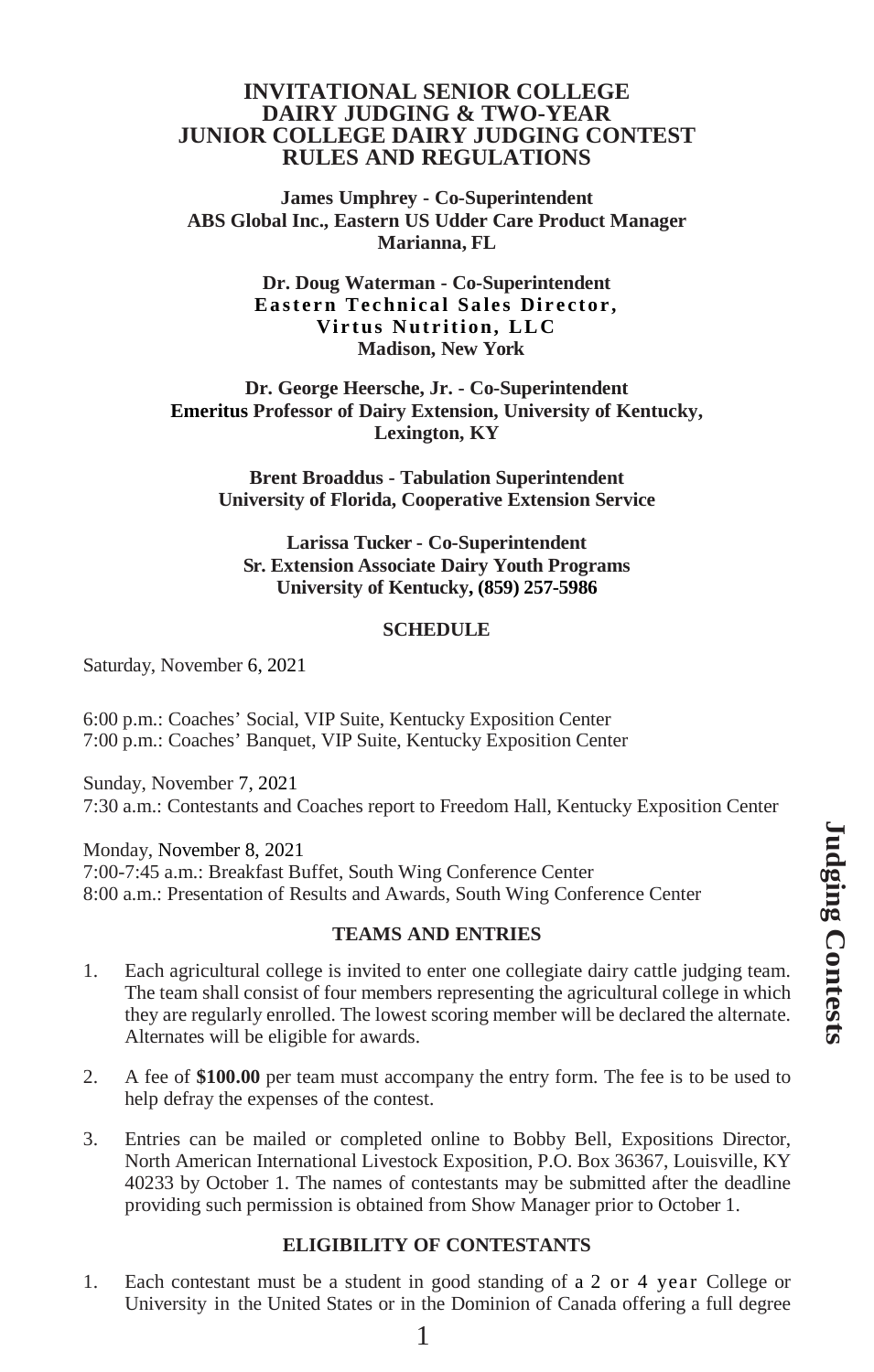curriculum in Agriculture, whose application has been accepted by the management of the North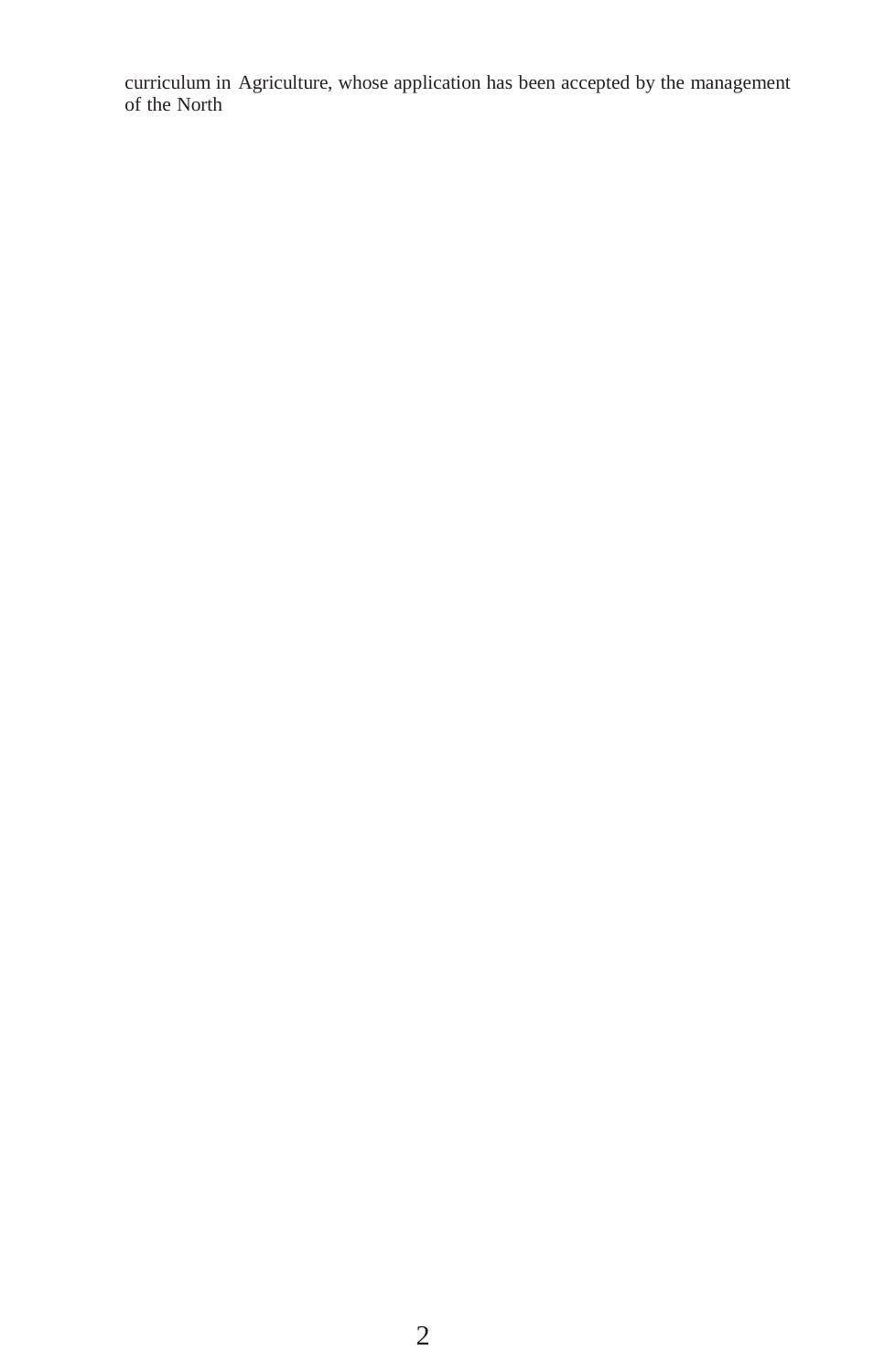American International Livestock Exposition.

- 2. The 4-year student must be enrolled in a 4-year or longer course and have completed not less than 36 weeks of college work. Any student who has acted as an official judge of dairy cattle at a fair or show or has at any time served as a teacher of dairy cattle judging in an agriculture college or secondary school or has completed a 4-year course in college work or has competed in the intercollegiate division of this contest is NOT eligible for entry.
- 3. The 2-year student must be enrolled in a 2-year certificate or associate degree program. Any student who has acted as an official judge of dairy cattle at a fair or show or has at any time served as a teacher of dairy cattle judging in an agriculture college or secondary school or has completed a 2 -year course in college work or has competed in the 2-year division of this contest is NOT eligible for entry.
- 4. If the eligibility of any student is protested, such protest may be made in writing at the arena side the day of the contest, before the contest begins. The protest must be accompanied by a check for \$25.00 which will be returned if the protest is sustained. In case the protest is not sustained, the \$25.00 shall be forfeited.

## **CONTEST SUPERINTENDENT**

- 1. The Superintendent of the contest, in cooperation with the Exposition management and the contest committee, will be in charge of the contest and conduct it in compliance with these rules and regulations. He/She shall have the authority for the interpretation of the rules.
- 2. The Superintendent shall have a sufficient number of assistants to conduct the contest and tabulate the results.

# **JUDGING SYSTEM**

1. Competent judges shall place all classes while contestants are placing the classes. They shall hear and score all reasons. Judges will file their official placings and cuts with the Superintendent.

### **METHOD OF CONDUCT**

- **1. No member of any team nor their coach shall be allowed in the cattle barns nor have the privilege of inspecting any cattle at the North American International Livestock Exposition previous to the contest unless they have written permission from the Superintendent.**
- 2. All contestants and coaches will report to the Superintendent in Freedom Hall at 7:30 a.m. on Sunday, November 7, 2021. Final instructions will be given and questions answered at this meeting.
- 3. The Superintendent shall supply contestants with placing cards and any other necessary forms. No contestant shall be allowed to take any books, notes or writing paper into the ring or reasons preparation area except materials furnished by the Superintendent. This includes all electronic communication devices
- 4. Fifteen minutes will be allowed for placing all classes.
- 5. Oral reasons, to be given on the afternoon of the day of the contest, should not exceed two minutes in length. Contestants will not be allowed to use notes during oral reasons.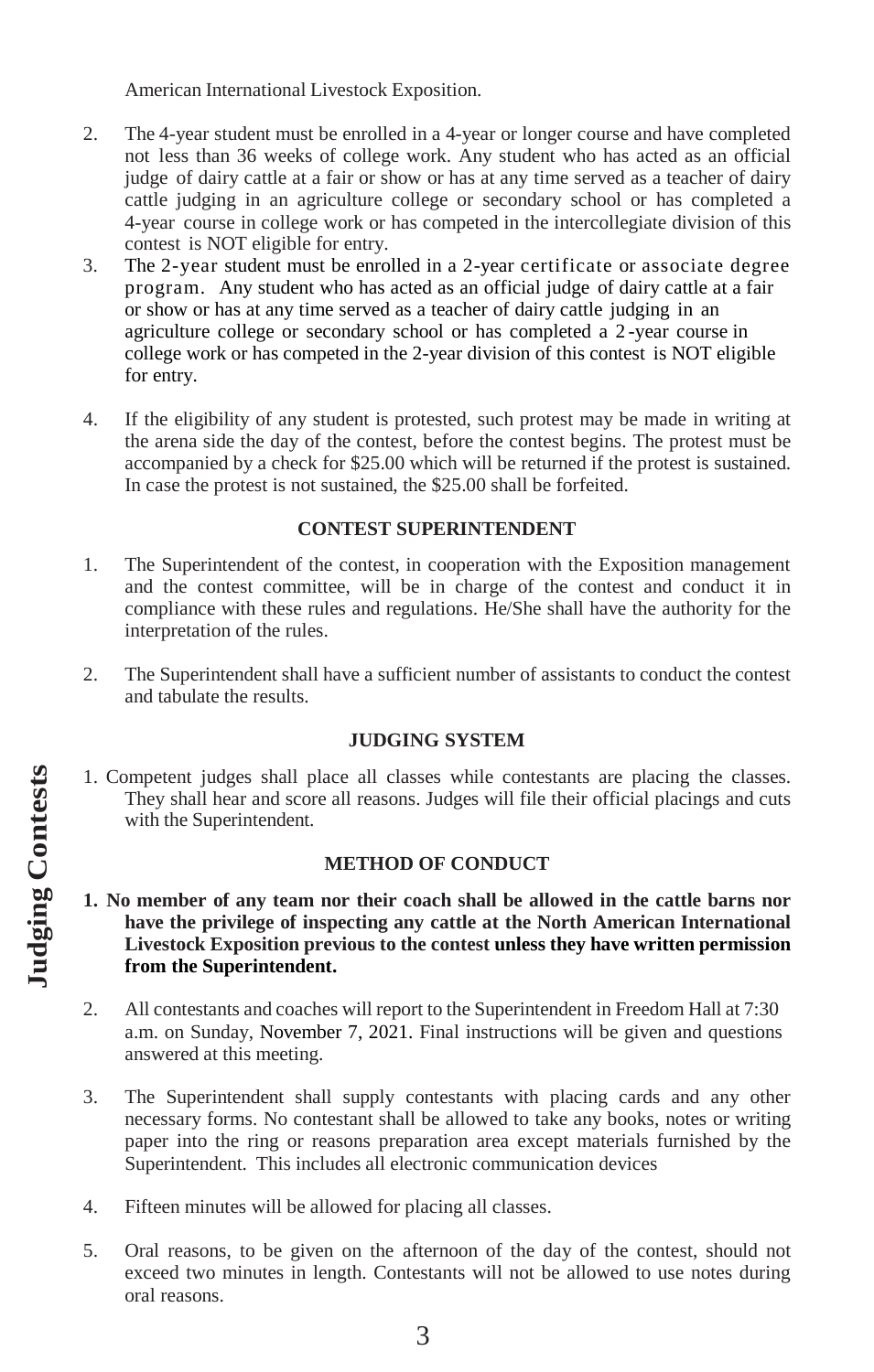- 6. Reasons classes will be designated prior to the contest. Contestants shall give oral reasons on one class in each breed. At least three and no more than four cow classes will be included. 5 sets of reasons will be given.
- 7. While the classes are being placed and reasons are being studied and given, there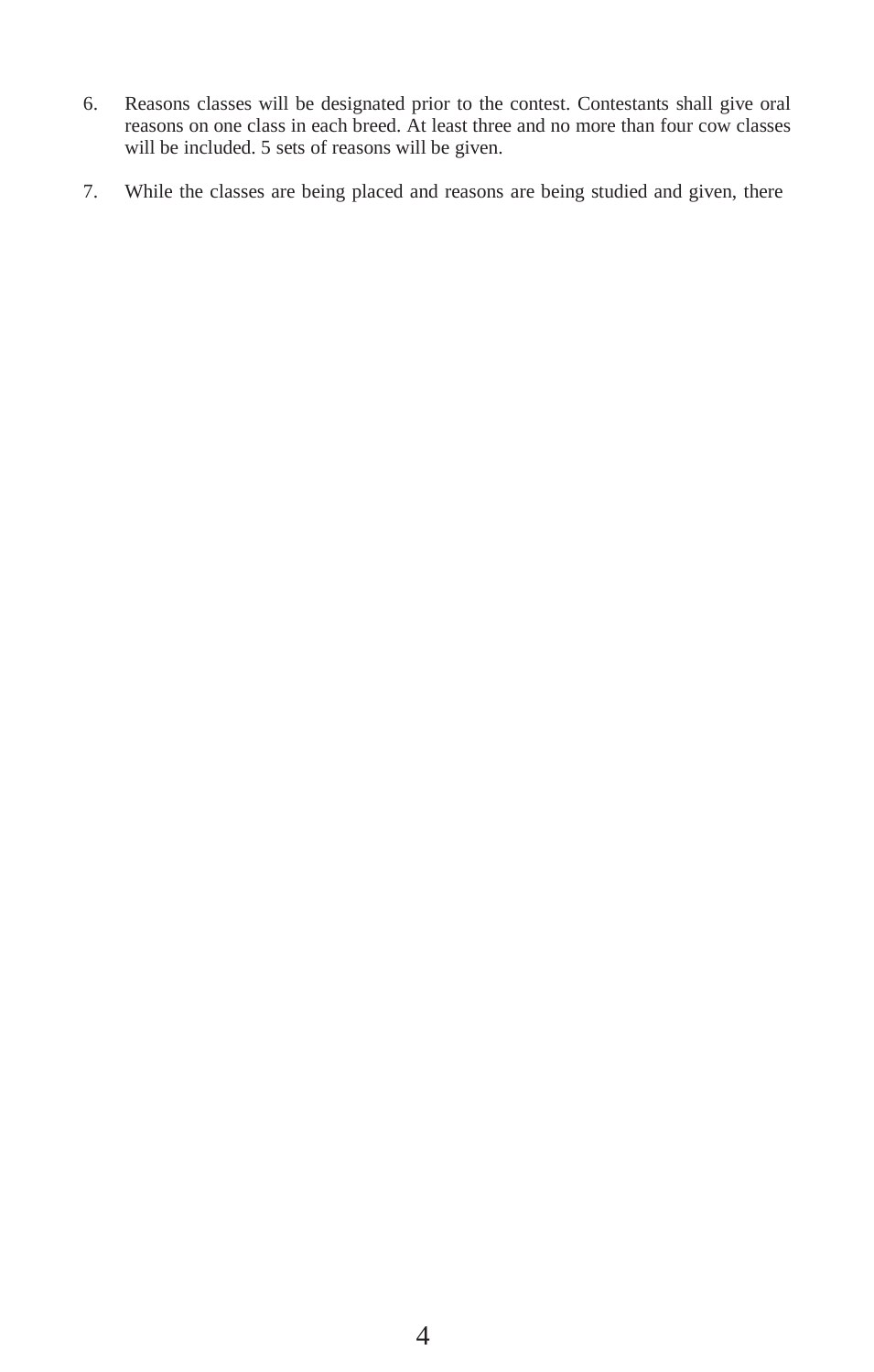SHALL BE NO COMMUNICATION among the contestants and anyone else except as directed by the Superintendent or his assistants.

8. Designated cards with the contestants' desired placing clearly marked will be collected at the end of each class and filed with the Superintendent for tabulation.

# **CLASSES**

- 1. Classes will be selected by a competent committee from animals entered in the North American International Livestock Exposition.
- 2. Ten classes of four individuals each shall be judged. A cow class and a heifer class (yearling or calves) will be selected from the following breeds: Ayrshire, Brown Swiss, Guernsey, Holstein, and Jersey.
- 3. Animals will be designated by numbers on the showmen of the animals and lined up consecutively 1, 2, 3, and 4 from right to left as viewed from the rear. It will be the responsibility of each contestant to see that his/her placing conforms to the animals' correct number.
- 4. Animals will be shown in a careful manner so that all contestants will have a fair chance to observe them. Animals will be paraded, held head to tail and stood side by side. Contestants shall not at any time place their hands on any animal.

| <b>Ring Activity</b>             | <b>Minutes</b>                |
|----------------------------------|-------------------------------|
| Circle the ring clockwise        | 2                             |
| Head to tail                     | 3                             |
| Circle the ring counterclockwise | $\mathfrak{D}_{\mathfrak{p}}$ |
| Side by Side                     | $\mathcal{R}$                 |
| Circle the ring clockwise        | 1                             |
| Head to tail                     |                               |
| <b>Total time</b>                | 15                            |

# **DETERMINATION OF RATINGS**

- 1. Ratings shall be based upon a possible score of 50 points for each class placed and 50 points for each set of reasons.
- 2. The final rank for each contestant in each breed shall be determined by totaling scores on placings and reasons (if any) for that breed. The overall individual ranking shall be determined by adding scores for each of the five breeds.
- 3. The overall team ranking shall be determined by totaling all scores of the three highest scoring team members. The team ranking for each breed shall be determined by totaling the scores and reasons (if any) for each of the three highest scoring members.
- 4. The procedures used to break tied scores are listed below.